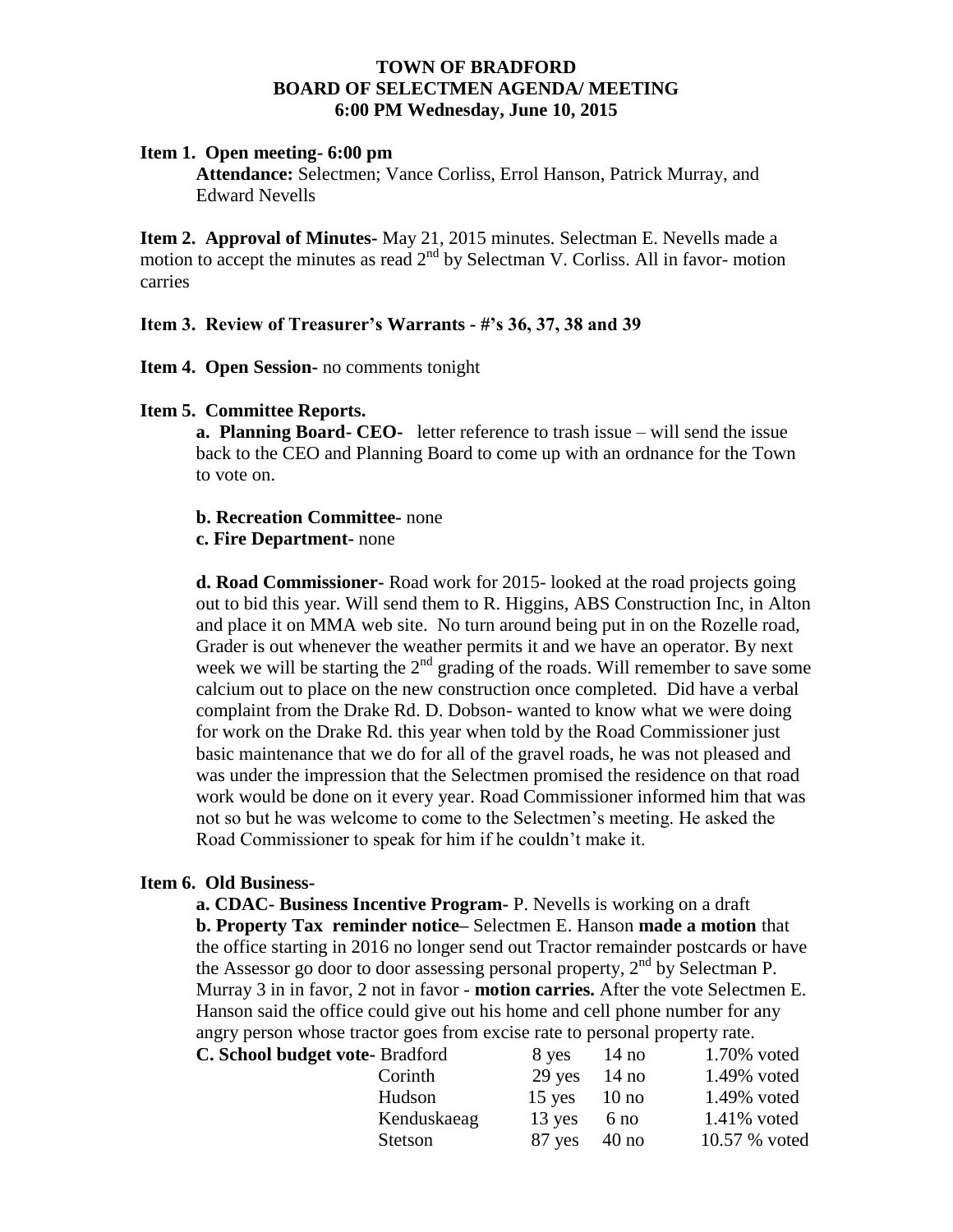# **Item 7. New Business-**

**a. Vandalism on 6/ 8 –**Besides the fire house, a trailer, a car, a stop sign and East Rd. was tagged. Didn't put in a claim on the fire house for we have \$1,000.00 deductible. Will check with Fire Chief and see what the plan is for the building. It was covered but the wind keeps taking it down. Selectmen asked about the 24hr security cameras the dept. has, where they up and working? *Taken care of by the 16th Bragdon's Wood working he also repaired damage from fire truck backing into the station.* 

**1a. A. Richards walking off stage on 6/2/2015** Completed a first incident report, Judy Door MMA insurance person walked in the building as it was happening. She was reading what was in her hand and walked of the stage opposite side of the stairs. Called 911 went to the hospital was released had another appointment already scheduled the next day. So haven't heard of anything major wrong, just very sore. Will be seeing another doctor for her heel this week. Will send flowers from the Board. *Flowers sent on the 17th*

**b. Reference for Frederick Drew-** the Selectmen said it was ok for the Town Manager to send a reference to Mr. Drew based on his work he has done for the for the town these past few years. *Sent out on the 22nd*

**c. Purchase of small dump truck-** Combined items C and D together and it was decided through discussion that it was something the Selectmen felt we were not ready to entertain this idea right now. But during the discussion it was noted the town truck we have right now might not be the best match for us and what work we need it for. Missing the dump body we had in the past. Keep an eye open for a good deal maybe.

**d. Leasing Back hoe-** Refer to item c.

**e. Credit Card-** Town Manager has been using her own card for places we don't have a line of credit just to keep everything clean money wise would like to get a Town credit card from Camden Bank. **Motion made** by Selectman V. Corliss for the Town Manager apply for a Town credit card, motion  $2<sup>nd</sup>$  by Selectman B. Bailey- all in favor **motion carried.** *Received in the mail on the 23rd \$7,500 limit*

## **Item 8: BOS Concerns:**

- **a. Bruce Bailey-** grading of Boyd Lake road( done on the 15<sup>th</sup>) No interest in anyone starting up a farmers market.
- b. **Vance Corliss-** Lancaster Dr. is gone will add it to the list and send it out
- c. **Errol Hanson-** were we going to move the box trailer for Bradford Days- no, someone mentioned to him about the cemetery on the Middle Rd. he hadn't checked it out but the person said it looked un- kept. It's mowed every time all the other cemeteries are done. Should we do more night hours for the past few Mondays have been very busy. Explained if we limit the day time for more night hours and we have a problem with a registration we can't get a hold of the State. They close at 4:30. *On the 22nd only 2 people came in 1 for registration @ 4:20pm an another for a copy.*
- **d. Patrick Murray-** Town Manager did receive his email about the grant money and has already started on but needs to get some help on putting the plan together. Carlene has the name of the State bridge person in this area. Will give him a call.
- **e. Edward Nevells-** Stop sign at King Rd. is covered by a limb needs to be trimmed, *(called the State it is their stop sign)* we have a road plan